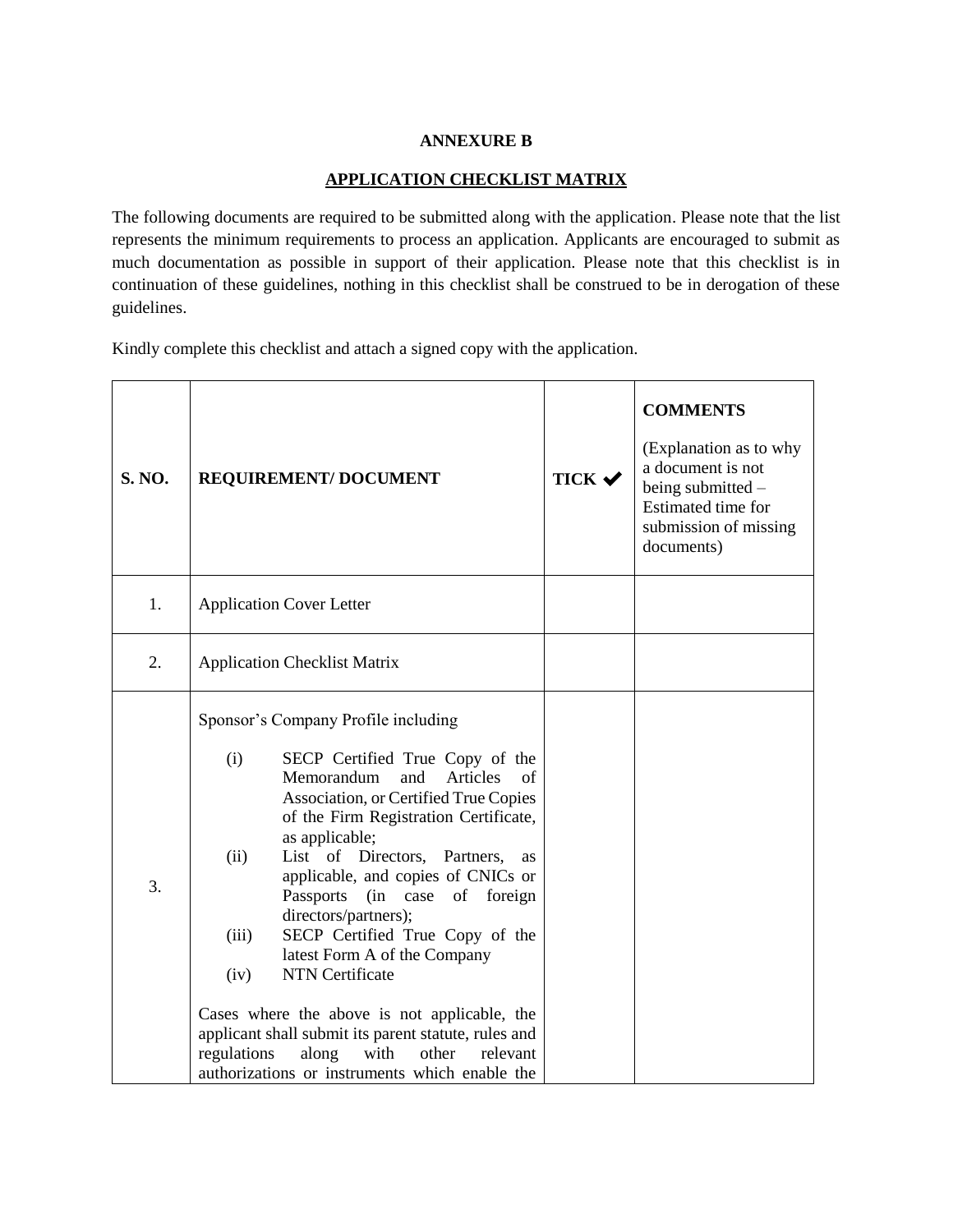| <b>S. NO.</b>    | REQUIREMENT/ DOCUMENT                                                                                                                                                                                                                                | TICK V | <b>COMMENTS</b><br>(Explanation as to why<br>a document is not<br>being submitted $-$<br>Estimated time for<br>submission of missing<br>documents) |
|------------------|------------------------------------------------------------------------------------------------------------------------------------------------------------------------------------------------------------------------------------------------------|--------|----------------------------------------------------------------------------------------------------------------------------------------------------|
|                  | applicant to perform functions and execute<br>projects as required by STZA.                                                                                                                                                                          |        |                                                                                                                                                    |
| $\overline{4}$ . | Audited Financial Statements of the<br>Company/Sponsors for the last 3 years, as<br>applicable                                                                                                                                                       |        |                                                                                                                                                    |
| 5.               | <b>Financial Proposal</b>                                                                                                                                                                                                                            |        |                                                                                                                                                    |
| 6.               | <b>Technical Proposal</b>                                                                                                                                                                                                                            |        |                                                                                                                                                    |
| 7.               | <b>Business Plan</b>                                                                                                                                                                                                                                 |        |                                                                                                                                                    |
| 8.               | Zone Development Plan                                                                                                                                                                                                                                |        |                                                                                                                                                    |
| 9.               | <b>Initial Feasibility Study</b>                                                                                                                                                                                                                     |        |                                                                                                                                                    |
| 10.              | Authorization Letter of Focal Person and contact<br>details                                                                                                                                                                                          |        |                                                                                                                                                    |
| 11.              | Proof of Paid Application Fee                                                                                                                                                                                                                        |        |                                                                                                                                                    |
| 12.              | <b>Additional Documents</b><br><b>Built-up Properties/Structures</b><br>Land title documents where applicable<br>Allotment letters<br>$\bullet$<br>Possession certificates<br>Lease agreements<br>Land registry<br>Non-encumbrance Certificate (NEC) |        |                                                                                                                                                    |